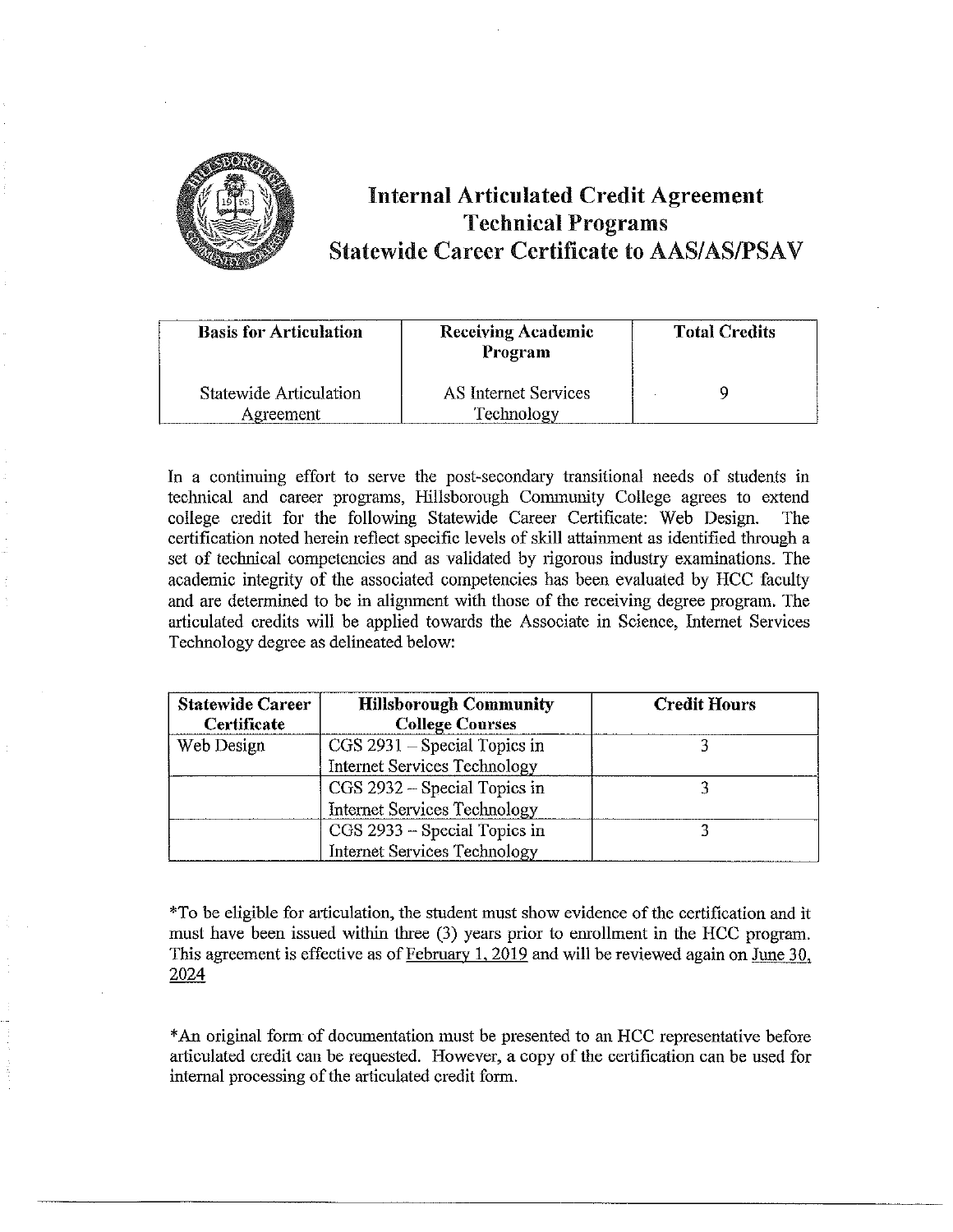# **HILLSBOROUGH COMMUNITY COLLEGE**

Ŋ

Cameron Spears Department Chair, Computer Science

Date:  $\int_{\ell}^{\infty}$   $\sqrt{1-\frac{9}{2}}$ 

Ithere  $\rightarrow$ 

Barry Hubbard Dean

Date:  $G - 11 - 19$ 

Brian Mann Director, Associate in Science Programs

Date:  $6 - 17 - 19$ 

Richard Senker Interim Vice President, Academic Affairs

Date:  $6/17/19$